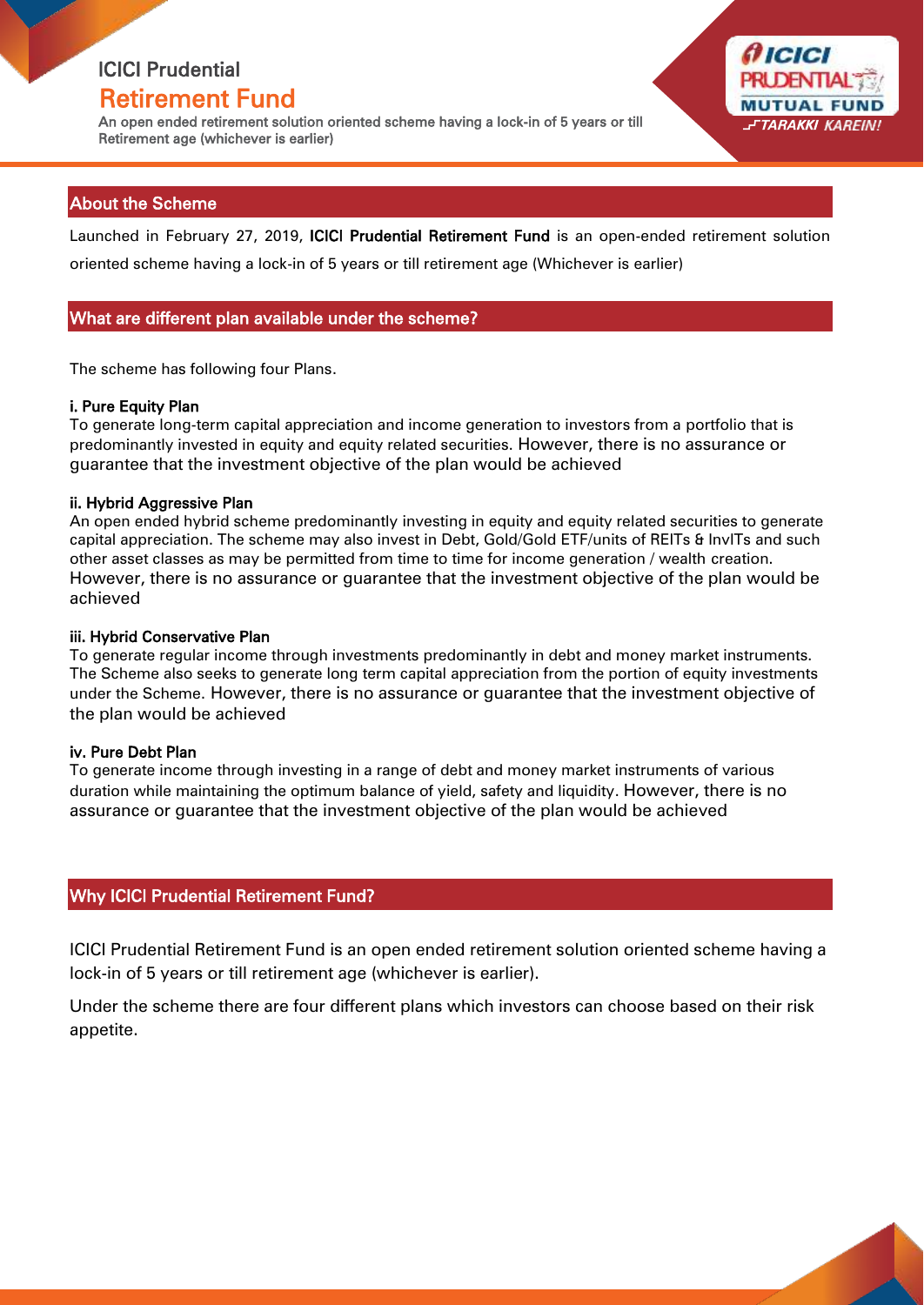# ICICI Prudential

## Retirement Fund

An open ended retirement solution oriented scheme having a lock-in of 5 years or till Retirement age (whichever is earlier)



# Features of the Scheme

| <b>Type of Scheme</b>                           | An open ended retirement solution oriented scheme having a lock-in of 5 years or<br>till retirement age.(whichever is earlier)                                                                                                |
|-------------------------------------------------|-------------------------------------------------------------------------------------------------------------------------------------------------------------------------------------------------------------------------------|
| Plans                                           | ICICI Prudential Retirement Fund & ICICI Prudential Retirement Fund - Direct;<br>Options: Growth & Dividend (dividend payout)                                                                                                 |
| <b>Minimum Application Amount</b>               | Rs. 5,000 (plus in multiple of Re.1 thereafter)                                                                                                                                                                               |
| <b>Minimum Additional Application</b><br>Amount | Rs. 1,000 (plus in multiple of Re.1)                                                                                                                                                                                          |
| <b>Minimum Redemption Amount</b>                | Any Amount (w.e.f - February 17, 2020), Post Completion of lock-in period, as<br>applicable.                                                                                                                                  |
| <b>Entry Load</b>                               | <b>Not Applicable</b>                                                                                                                                                                                                         |
| <b>Exit Load</b>                                | Nil                                                                                                                                                                                                                           |
| <b>Fund Manager</b>                             | Equity: Mr. Mrinal singh (managing this fund since Feb 2019, and has overall 17<br>years of experience)                                                                                                                       |
|                                                 | Mr. Ashwin Jain (managing this fund since Feb 2019, and has overall 12 years of<br>experience)                                                                                                                                |
|                                                 | Debt: Mr. Manish Banthia (managing this fund since Feb 2019, and has overall<br>16 years of experience)                                                                                                                       |
|                                                 | Mr. Anuj Tagra (managing this fund since Feb 2019, and has overall 12 years of<br>experience)                                                                                                                                 |
|                                                 | In addition to the fund manager managing this Scheme, the overseas investment<br>of the scheme is managed by Ms. Priyanka Khandelwal.                                                                                         |
| <b>Benchmark Index</b>                          | Pure Equity Plan - NIFTY 500 TRI<br>Hybrid Aggressive Plan - CRISIL Hybrid 35+65 - Aggressive Index<br>Hybrid Conservative Plan - NIFTY 50 Hybrid Composite Debt 15:85 Index<br>Pure Debt Scheme - NIFTY Composite Debt Index |
| SIP / SWP / STP (Flex/Value)                    | Available                                                                                                                                                                                                                     |
|                                                 |                                                                                                                                                                                                                               |

#### **Product labeling for Pure Equity Plan:**

### This Product is suitable for investors who are seeking\*:

- Long term wealth creation
- An equity scheme that invest predominantly invest in equity and equity related Securities.

\*Investors should consult their financial advisers if in doubt about whether the product is suitable for them



Investors understand that their principal will be at moderately high risk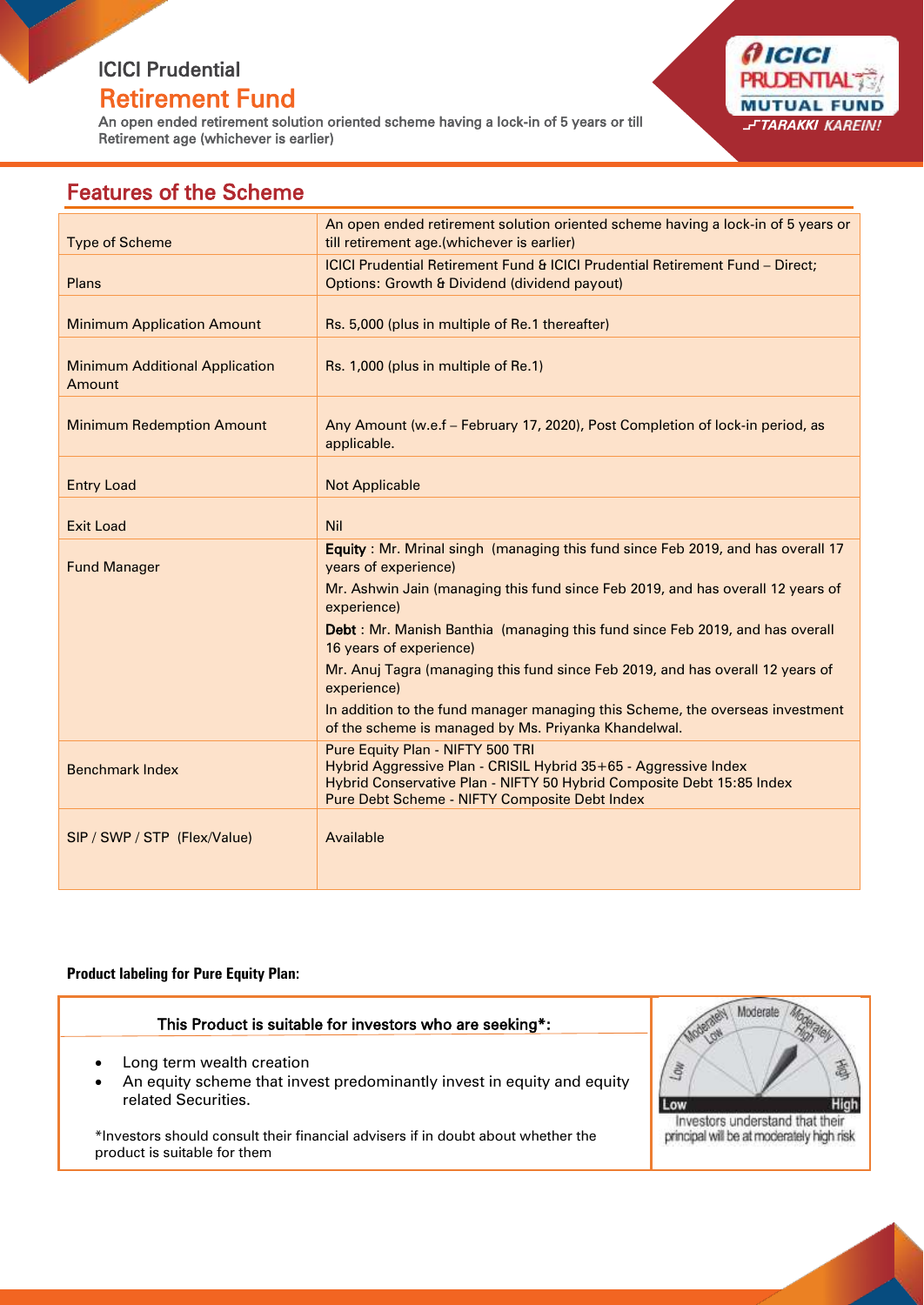# ICICI Prudential

### Retirement Fund

An open ended retirement solution oriented scheme having a lock-in of 5 years or till Retirement age (whichever is earlier)



#### This Product is suitable for investors who are seeking\*:

- Long term wealth creation
- A Hybrid scheme that predominantly invest in equity and equity related securities and shall also invest in debt and other securities.

**ICICI Product is suitable for them** \*Investors should consult their financial advisers if in doubt about whether the

#### **Product labeling for Hybrid - Conservative Plan:**

Medium to Long term regular income



\*Investors should consult their financial advisers if in doubt about whether the product is suitable for them

Ξ

#### **Product labeling for Pure Debt Plan:**

#### This Product is suitable for investors who are seeking\*:

- All Duration Savings
- A Debt scheme that invests in Debt and money market Instruments with the view to maximize optimum balance of yield, safety and liquidity.

\*Investors should consult their financial advisers if in doubt about whether the product is suitable for them



principal will be at moderately high risk

(† ICIC

Moderat

Investors understand that their principal will be at moderately high risk

**MUTUAL FUI TARAKKI KARFIN** 

**High** 

## Disclaimer

#### Mutual Fund investments are subject to market risks, read all scheme related documents carefully.

In preparation of the material contained in this document, ICICI Prudential Asset Management Company Limited (the AMC) has used information that is publicly available, including information developed in-house. Some of the material used in the document may have been obtained from members/persons other than the AMC and/or its affiliates and which may have been made available to the AMC and/or to its affiliates. Information gathered and material used in this document is believed to be from reliable sources. The AMC, however, does not warrant the accuracy, reasonableness and / or completeness of any information. We have included statements / opinions / recommendations in this document, which contain words, or phrases such as "will", "expect", "should", "believe" and similar expressions or variations of such expressions that are "forward looking statements". Actual results may differ materially from those suggested by the forward looking statements due to risk or uncertainties associated with our expectations with respect to, but not limited to, exposure to market risks, general economic and political conditions in India and other countries globally, which have an impact on our services and / or investments, the monetary and interest policies of India, inflation, deflation, unanticipated turbulence in interest rates, foreign exchange rates, equity prices or other rates or prices, etc. The AMC (including its affiliates), the Mutual Fund, the trust and any of its officers, directors, personnel and employees, shall not be liable for any loss, damage of any nature, including but not limited to direct,